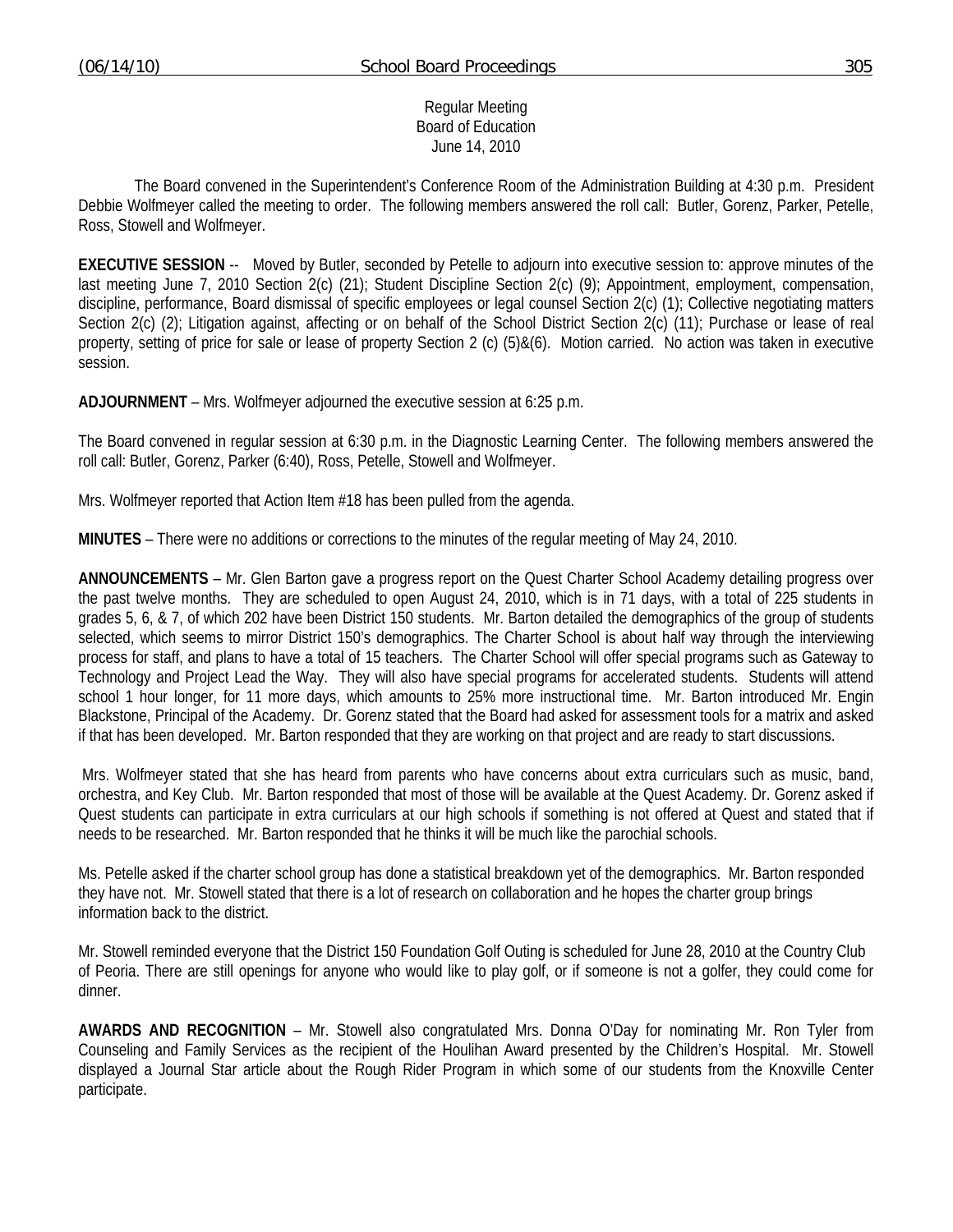306 School Board Proceedings\_\_ (06/14/10)

Dr. Gorenz pointed out the artwork on the walls behind Board members. During the 2009-10 school year, the students at Knoxville Center for Student Success partnered with the Peoria Art Guild to bring experiences with the visual arts to their school. For two days each month, groups of students traveled to downtown Peoria to work with local artists. Students were involved in photography, drawing, painting, and sculpture. The partnership was successful for both the students and artists. The students - who have experienced ongoing difficulties in school – increased attendance and reduced behavioral referrals. The staff observed a positive change in students' attitudes and levels of participation. The artists were impressed with the true artistic talent in many of the students. This artwork is a sampling of that work. We thank all the local artists who helped inspire our students.

**PRESENTATION BY AUDIENCE** – Neidre' Tate, 2215 N. Wisconsin Avenue, expressed gratitude for Mrs. Scott, a first grade teacher at Glen Oak Primary School. She brought pictures and comments from students of Mrs. Scott indicating their love for her. Ms. Tate also suggested the district develop a support system for absenteeism rather than suspending students for truancy.

Sevino Sierra, 1708 S. Stanley, did not see any Board members at Woodruff High School on the last day. He also feels the Board is wasting tax dollars and that Peoria High School is antiquated.

Sharon Crews, 2215 W. Calendar feels the current high school summer school is a bad plan. She thinks Dr. Lathan is operating with false information. A Freedom of Information Act response said that Title 1 money was never before requested for summer school. Mrs. Crews stated that summer school should be mandatory and self-supporting.

Karen Adkins-Dutro, 2610 W. Barker, stated that communication is a problem. The district edits public comments from television. There is construction for District 150 happening in many buildings; Thomas Jefferson, Hines, Richwoods, Lindbergh, and Kellar. Glen Oak and Harrison have been built from scratch. She requests some of that money be used to add an elevator to Whittier Primary and any other school that doesn't have one. Ms. Petelle responded that Public Building Committee money can only be used for named sites.

Terry Knapp, 922 W. Wilshire Drive, asked how many students scheduled to attend the charter school have IEP's or are English Language Learner students. He also asked what the Board plans to do with the DLC? He stated that it was recommended long ago to close Blaine Sumner. He is angry that costs were not included in the list of possible cost reductions distributed at last week's Committee of the Whole meeting. Mr. Knapp also distributed a sheet of information indicating that the Strategic Communications Committee stopped meeting in February, 2009.

Bob Darling, 230 E. High Point, stated that three or four months ago there was a concern by some that the student population of the charter school would not be reflective of Peoria. He states that it does represent the population of Peoria and he hopes that continues. Mr. Darling stated that the placing of staff this past month has been very frustrating. Principals may not get who they want. Mr. Darling stated that while Mr. Barton stated that the charter school will have a focus on strong discipline and safety, and Mr. Darling would like that to be the case in all district schools. He questioned amount of funding for Adult Ed. He will call Ms. Schau to verify. Mr. Darling was upset that at the joint meeting with the City Council and School Board no one asked what the union is ready to do to increase student achievement. Mr. Darling thanked Dr. Gorenz for his many years on the School Board.

Gary Skinner, 4301 W. Rockwell Dr., has a special needs son at Jamieson School. Rumor is that Jamieson is closing. The school is very important to his son and he does not want Jamieson to close. Mrs. Wolfmeyer responded that Jamieson is not slated to close.

Mrs. Wolfmeyer reported that the Strategic Communications Committee did not meet during contract negotiations. Since the contract was settled, communication has been very open between the board, administration, and the union.

# **INFORMATION ITEMS – REPORTS FROM SUPERINTENDENT AND STAFF** –

1. GOAL 1 – STUDENT ACHIEVEMENT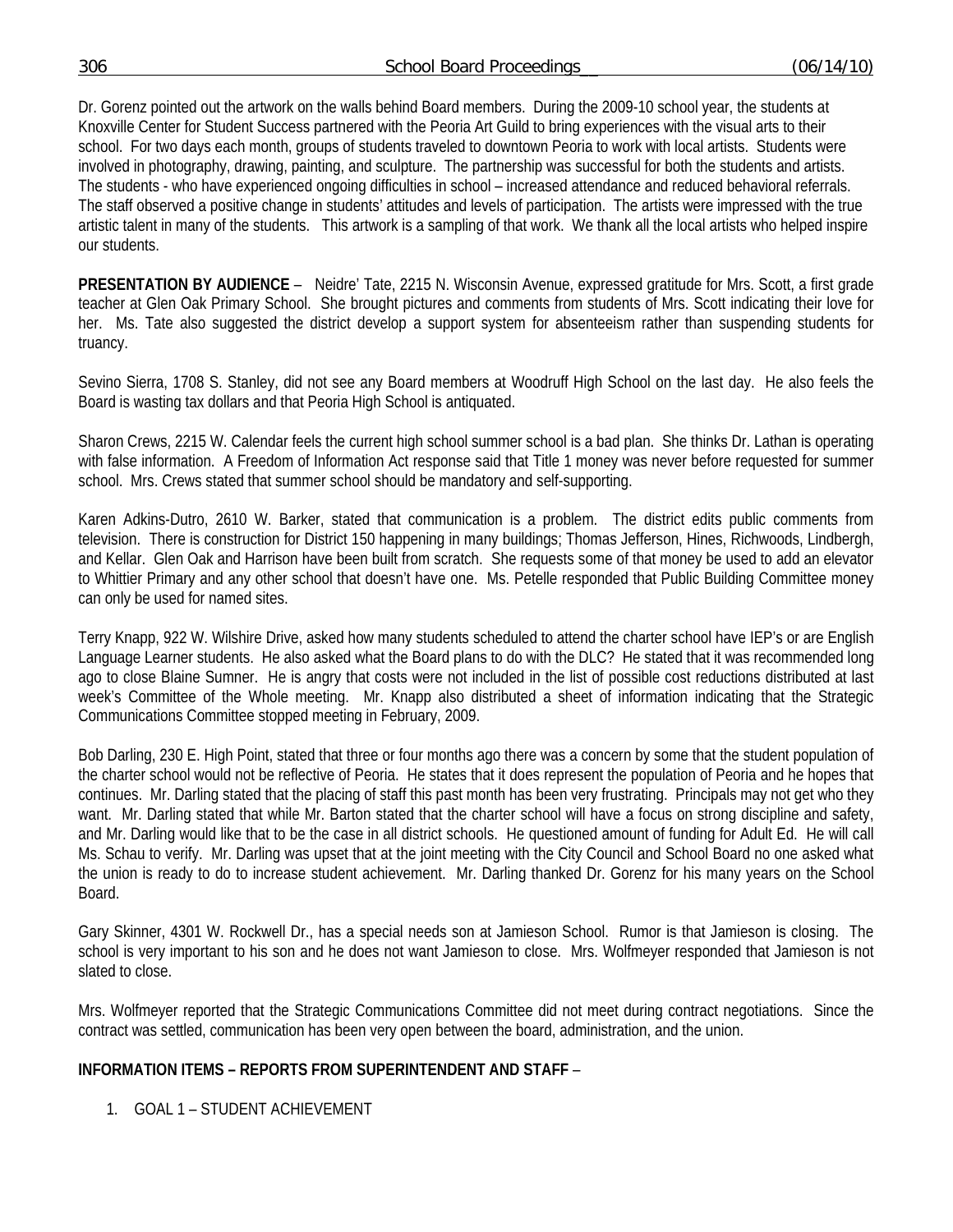2. Goal 2 – FISCAL RESPONSIBILITY

 PURCHASE ORDERS OVER \$2,500 – Ms. Schau presented this report for the Board's review. Questions were asked and answered regarding the report. Ms. Schau reported that the district will once again have a Purchasing Agent that will work with all buildings. Mrs. Ross asked again for an overview on how we have spent stimulus money and what has not yet been received. Mr. Stowell expressed concerns about SES providers. Dr. Gorenz thought Chicago got a waiver to provide the services themselves and would like for District 150 to try to do the same. Dr. Lathan stated that normally a district in corrective action can not provide the services internally.

- 3. GOAL 3 QUALITY STAFF
- 4. GOAL 4 SAFE, CARING ENVIRONMENTS
- 5. GOAL 5 CULTURE OF CUSTOMER SERVICE Report of Requests under the Freedom of Information Act and Status of Such Requests. Dr. Lathan reported that since our last Board meeting report, we have received eight new Freedom of Information Act requests. Of those new requests, five were filled and three are pending. Of the even pending requests noted on the May 24, 2010 board report, one is still in pending status and six were filled. We have received 83 requests for this calendar year.

# **CONSENT AGENDA –**

ADOPTION OF CONSENT CALENDAR – Mrs. Ross requested that the Human Resources Report be pulled for a separate vote. Moved by Gorenz, seconded by Butler adoption of the consent calendar.

On roll call, 7 ayes. Motion carried.

GIFTS TO SCHOOL DISTRICT – Moved by Gorenz, seconded by Butler that the following donations be accepted and letters of appreciation sent to the donors.

Large TV, valued by the donor at \$500.00, donated to Richwoods High School by Beth Swanson

Prone/Supine Stander, valued by the donor at \$1,200.00, donated to Developmental Center by Amber & Michael Simpson

Library Books, valued by the donor at \$200.00, donated to Peoria High School by Rosann Tomko

Tablecloths, candles, paper plates and bowls, valued by the donor at \$55.00, donated to Peoria Jazz Allstars by Marcia Merriman

Family 4 packs of River Plex guest passes (2), valued by the donor at \$88.00, donated to Von Steuben Athletics by Ka **Schrag** 

\$25.00 Gift Certificate donated to Von Steuben Athletics by Wendy Ray

\$100.00 Gift Card, donated to Von Steuben Athletics by Paul Sherman

2 large pizza certificates, valued by the donor at \$27.58, to Von Steuben Athletics by Mickie's Pizza

Books, valued by the donor at \$6,000.00, donated to Irving Primary School by the Look It's My Book Organization \$160.00 donated to Irving Primary School by Sheryl Pullium, Smith Barney Citigroup

\$797.00 for ½ of the cost of a new water fountain, donated to Washington Gifted School by American Water Company \$797.00 for  $\frac{1}{2}$  of the cost of a new water fountain, donated to Washington Gifted School by the 8<sup>th</sup> grade class

Washington Gifted School received the following donations totaling \$68.00 to support student end of year field trips Dr. & Mrs. Kamal Kishole - \$11.00

Mr. & Mrs. Gary Mefford – \$10.00

Dr. Thena Poteat & Mr. John Clemmer - \$5.00

Mr. & Mrs. Prabhet Mittal - \$21.00

Mr. & Mrs. Joseph Pritchard - \$6.00

Ms. Sara Kertz - \$1.00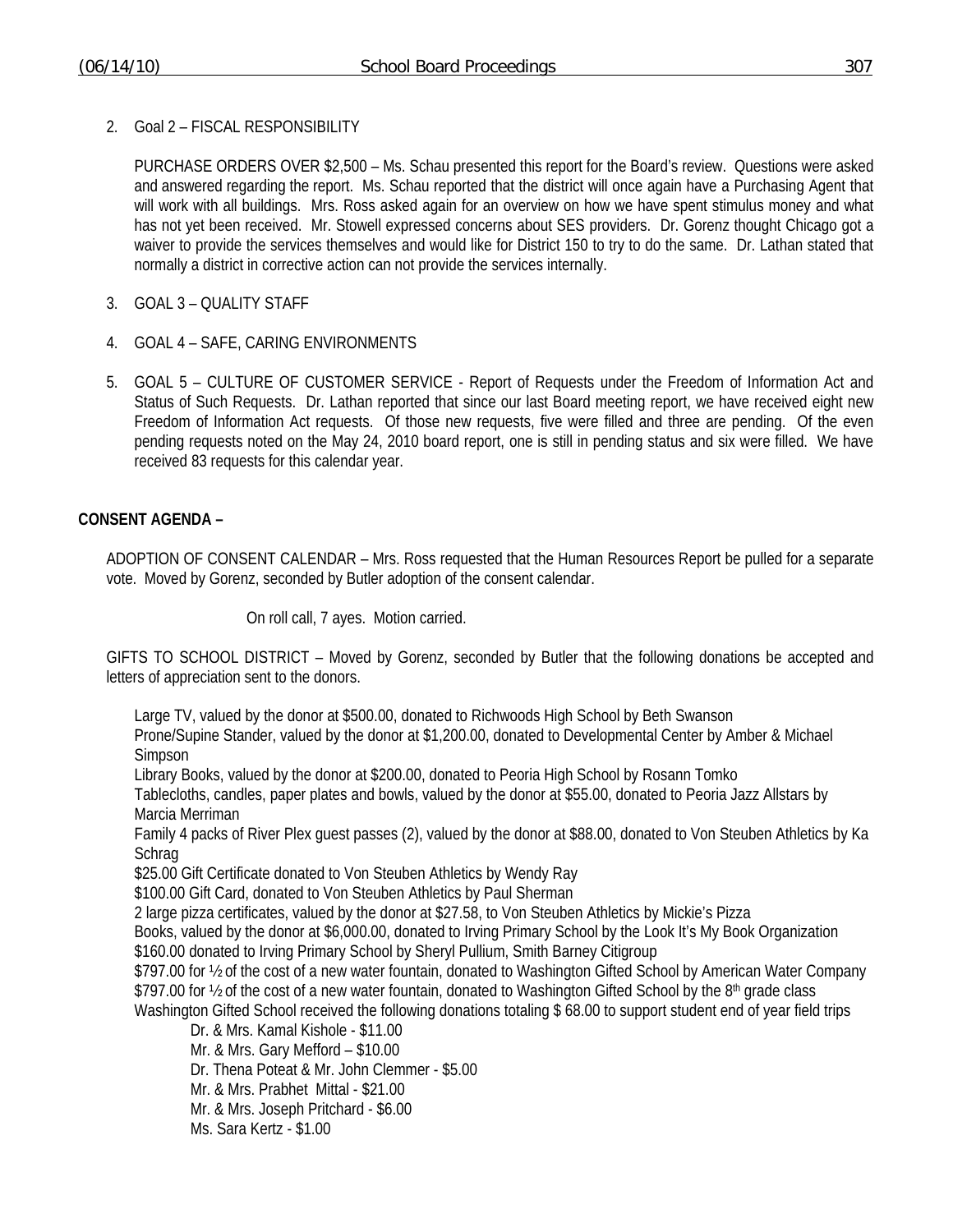Mr. Thomas Mayer & Ms. Carrie Chiaravalle – \$1.00 Mr. & Mrs. John Spangler - \$10.00 Mr. Alex Smith - \$1.00 Mr. & Mrs. John Fleming - \$1.00 Mr. Chad Jones & Ms. Jennifer Hammontree-Jones - \$1.00

On roll call, 7 ayes. Motion carried.

PAYMENT OF BILLS -- Moved by Gorenz, seconded by Butler approval of the payment of the following bills.

| <b>FUND</b> | <b>DESCRIPTION</b>         | <b>BAL, SHEET</b> | REV | EXPENSE        | <b>TOTAL</b>   |
|-------------|----------------------------|-------------------|-----|----------------|----------------|
| 10          | EDUCATIONAL FUND           | \$39,361.29       |     | \$886,930.00   | \$926,291.29   |
| 20          | OPERATIONS, BLDG & GROUNDS |                   |     | \$217,882.48   | \$217,882.48   |
| 40          | <b>TRANSPORTATION</b>      |                   |     | \$55,434.31    | \$55,434.31    |
| 60          | CAPITAL PROJECTS           |                   |     | \$6.907.79     | \$6,907.79     |
| 90          | CAITAL IMPROVEMENTS        |                   |     | \$127,265.73   | \$127,265.73   |
| 95          | MID CENTRAL ASSOCIATION    |                   |     | \$0.00         | \$0.00         |
| 99          | PPS ADMIN OUTREACH PROG    |                   |     | \$0.00         | \$0.00         |
|             |                            |                   |     | \$1,294.420.33 | \$1,333,781.60 |

On roll call, 7 ayes. Motion carried.

REQUEST TO PURCHASE - Moved by Gorenz, seconded by Butler approval of the following Request to Purchase.

Change Order # 1 – Richwoods High School - Roof Replacement - Requested by David A. Ryon

| 1. Add the cost to provide 4' x 8' sheet metal plate over<br>metal plate over "soft" area of existing deck. ADD\$                                                    |                                                            | 201.00                   |
|----------------------------------------------------------------------------------------------------------------------------------------------------------------------|------------------------------------------------------------|--------------------------|
| 2. Extra labor costs for patching leaks due to existing<br>roof covering splitting and cracking in extreme cold.<br>Contractor had 95 hours of time due to the above |                                                            |                          |
| condition.                                                                                                                                                           |                                                            |                          |
| 3. Deduct amount of remainder of allowance.                                                                                                                          |                                                            | 882.00                   |
|                                                                                                                                                                      | Total ADD to Contract sum for this Change Order \$5,109.00 |                          |
| <b>Original Contract Amount</b><br>The Contract Sum will be increased by                                                                                             |                                                            | \$209,562.00<br>5,109.00 |

# **Kreiling Roof - Health Life Safety Funds**

CHANGE ORDER # 2 – THOMAS JEFFERSON SCHOOL - Requested by David A. Ryon

New Contract Sum Including this change order  $$214,671.00$ 

1. Due to differences in actual existing conditions, delete specified 1x10, 320 ft. long, and provide 2x10, 320 ft. long with 3/4 inch x 3/4 inch stop, to secure front edge of existing transite soffit panel (not allowed to drill or attach thru transite (asbestos) panels). Provide 1x4 x 160 LF at Library fascia.

# ADD \$ 2,071.20

2. Roofing manufacturer performed fastener pull-out tests in the existing cementitious wood fiber roof deck, on May 5, 2010. Due to failed test results, manufacturer will require deletion of NTB-HP insulation fasteners for base layer of 2"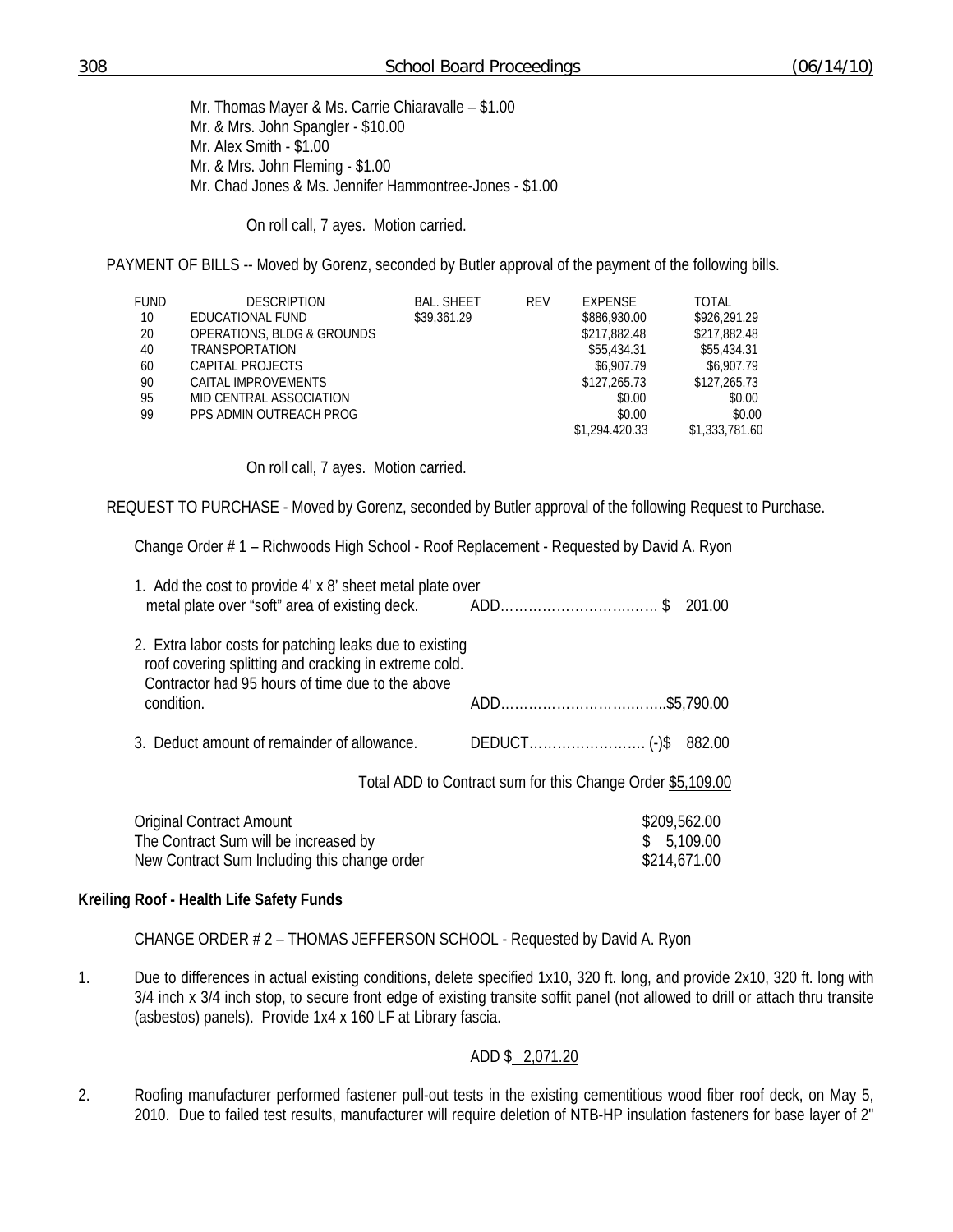polyisocyanurate insulation and providing fully adhered base layer using Carlisle Fast-100 adhesive, to receive warranty. All details, corners and perimeters to meet manufacturer=s specification and standards.

### ADD \$ 7,401.90

3. During re-roofing operations, it was discovered that the existing roof drain bowls were cracked, making reinstallation not recommended. Replace four (4) roof drain bowls.

### ADD \$ 1,038.40

TOTAL ADD THIS CHANGE ORDER \$10,511.50

| Original Contract Amount                     | \$2,903,094.70 |
|----------------------------------------------|----------------|
| The Contract Sum will be increased by        | \$ 10,511.50   |
| New Contract Sum Including This Change Order | \$2,913,606.20 |

### **Bishop Brothers - Health Life Safety Funds**

CHANGE ORDER # 3 – THOMAS JEFFERSON SCHOOL - Requested by David A. Ryon

- 4. Due to reduced usage of natural gas with conversion to geo-thermal, Owner desires to discontinue use of gas to remaining appliances (ie. Gas stove at serving kitchen and (two water heaters) and replace with electric appliances.
	- a) Shut off natural gas to Ameren gas meter (CILCO to remove). Disconnect and remove existing range and water heaters. Remove existing exposed gas piping (3" diameter across gym to original kitchen, continues to newer serving kitchen and adjacent water heater). Patch holes in existing masonry, drywall, plaster, etc.

#### ADD \$ 2,642.00

TOTAL ADD THIS CHANGE ORDER \$2,642.00 Original Contract Amount \$2,913,606.20 The Contract Sum will be increased by  $$2,642.00$ 

New Contract Sum Including This Change Order \$2,916,248.20

# **Bishop Brothers - Health Life Safety Funds**

CHANGE ORDER # 4 – THOMAS JEFFERSON SCHOOL - Requested by David A. Ryon

- 5. During demolition operations, existing wall base was observed as possible ACM (asbestos containing material), requiring testing. Results confirmed that existing base (adhered to wall) contains ACM.
	- a) Rather than be removed under full containment regulations, Owner is desirous to leave existing base undisturbed, but overlaid as follows: "Provide 1 x 6 wood trim, glued to existing wall base and nailed to plaster wall above, with joint at top caulked, and wood painted out with wall. Resilient base, 4" high, matching existing (provided under Base Bid work) to be applied to wood trim."

# ADD \$ 950.40

6. After demolition of existing hot water system piping being demolished for new geo-thermal system, provide 3" dia. wood grommet to infill hole in wood window sill, one per each east classroom, total 12 grommets.

# ADD \$ 653.40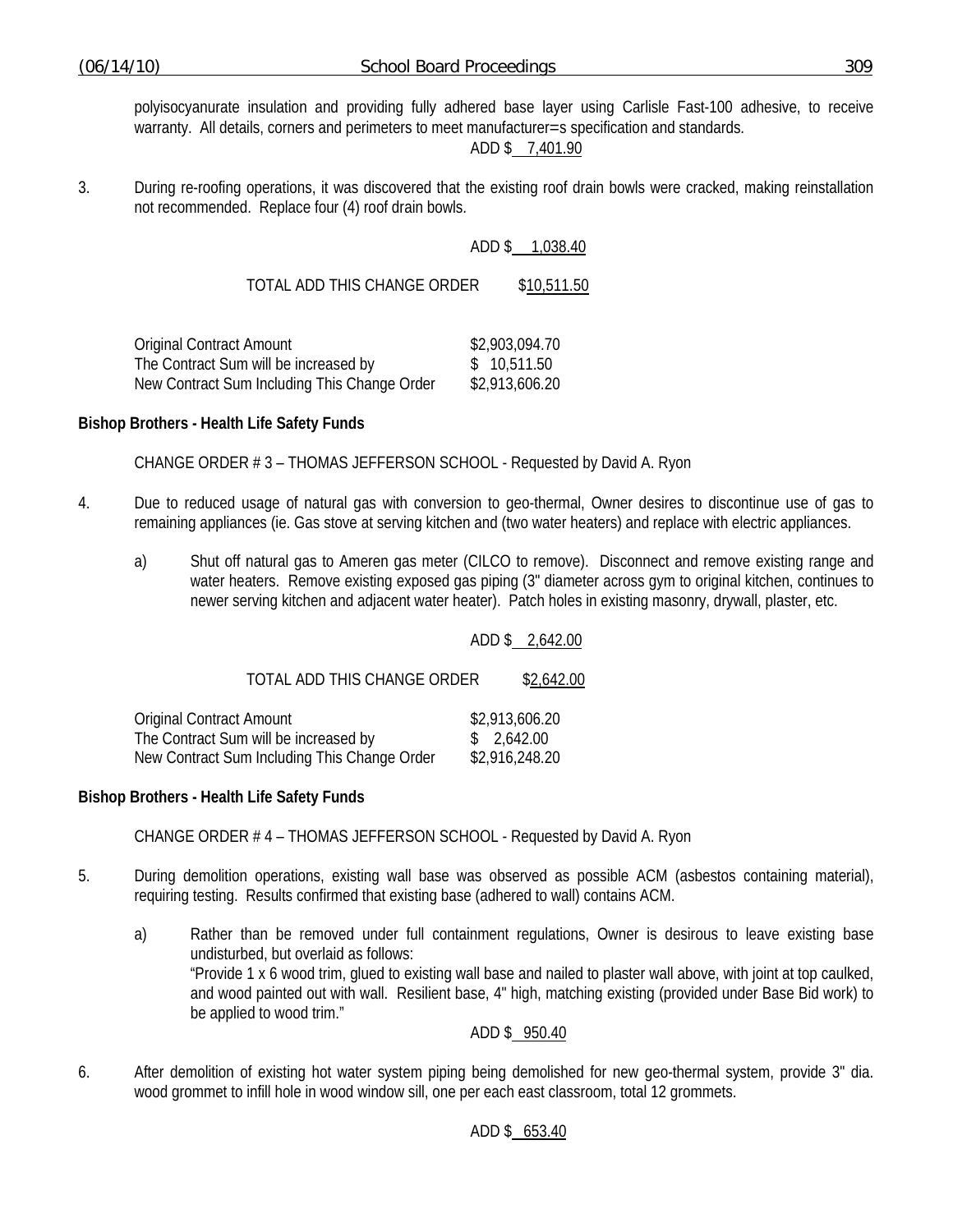### TOTAL ADD THIS CHANGE ORDER \$1,603.80

| <b>Original Contract Amount</b>              | \$2,916,248.20 |
|----------------------------------------------|----------------|
| The Contract Sum will be increased by        | \$ 1,603.80    |
| New Contract Sum Including This Change Order | \$2,917,852.00 |

### **Bishop Brothers - Health Life Safety Funds**

On roll call, 7 ayes. Motion carried.

TRAVEL REQUESTS - Moved by Gorenz, seconded by Butler approval of the travel requests as presented by the administration. (Copy is on file in the board secretary's office.)

On roll call, 7 ayes. Motion carried.

PURCHASE OF EDUCATIONAL SOFTWARE FOR NORTHMOOR-EDISON PRIMARY SCHOOL – Moved by Gorenz, seconded by Butler that the Board of Education authorizes the purchase of Lexia Reading Software from CSC Learning, Inc. for Northmoor-Edison School.

PURCHASE OF EDUCATIONAL SOFTWARE FOR VON STEUBEN MIDDLE SCHOOL – Moved by Gorenz, seconded by Butler that the Board of Education authorizes the purchase of Compass Learnings' Odyssey Educational Software for Von Steuben Middle School.

SEICO CONTRACT – moved by Gorenz, seconded by Butler that the Board of Education approves a new contract with Seico Security Systems for the monitoring of burglar and fire alarms in all District buildings.

K-2 AGREEMENT – moved by Gorenz, seconded by Butler that the Board of Education approves the Business Associate Agreement wit K-2 Benefits as presented.

CONTRACT FOR DR. RITA BAILEY – moved by Gorenz, seconded by Butler that the Administration be authorized to enter into a contract with Dr. Rita Bailey to provide professional development for staff members working with students with dysphagia.

AMENDED ACTIVITIES FOR LINCOLN'S SCHOOL IMPOVEMENT GRANT – moved by Gorenz, seconded by Butler that the Board of Education approves amended activities performed by Consortium for Educational Change at Lincoln Middle School.

# **DELIBERATION AGENDA** - .

HUMAN RESOURCE REPORT -- Moved by Petelle, seconded by Ross approval of the following human resource report as presented by the administration.

| I. | <b>Certified Personnel</b>                                       | <b>Effective Date</b> |
|----|------------------------------------------------------------------|-----------------------|
|    | <b>Appointments</b>                                              |                       |
|    | Administrative                                                   | 07/01/10              |
|    | Delinski, Timothy – Instructional Improvement Officer (260 Days) |                       |
|    | Atkins, Douglas – Contract Extension (10 Days) 06/14/10 to       | 06/25/10              |
|    | Special Education Coordinators (215 Days) Return from RIF Status |                       |
|    | Albanito, Deborah                                                | 07/01/10              |
|    | Camp, Mary                                                       |                       |
|    | Carlberg, Leisa                                                  |                       |
|    | Langholf, Maureen                                                |                       |
|    | Mercer, Lois                                                     |                       |
|    | <b>Athletic Director</b>                                         |                       |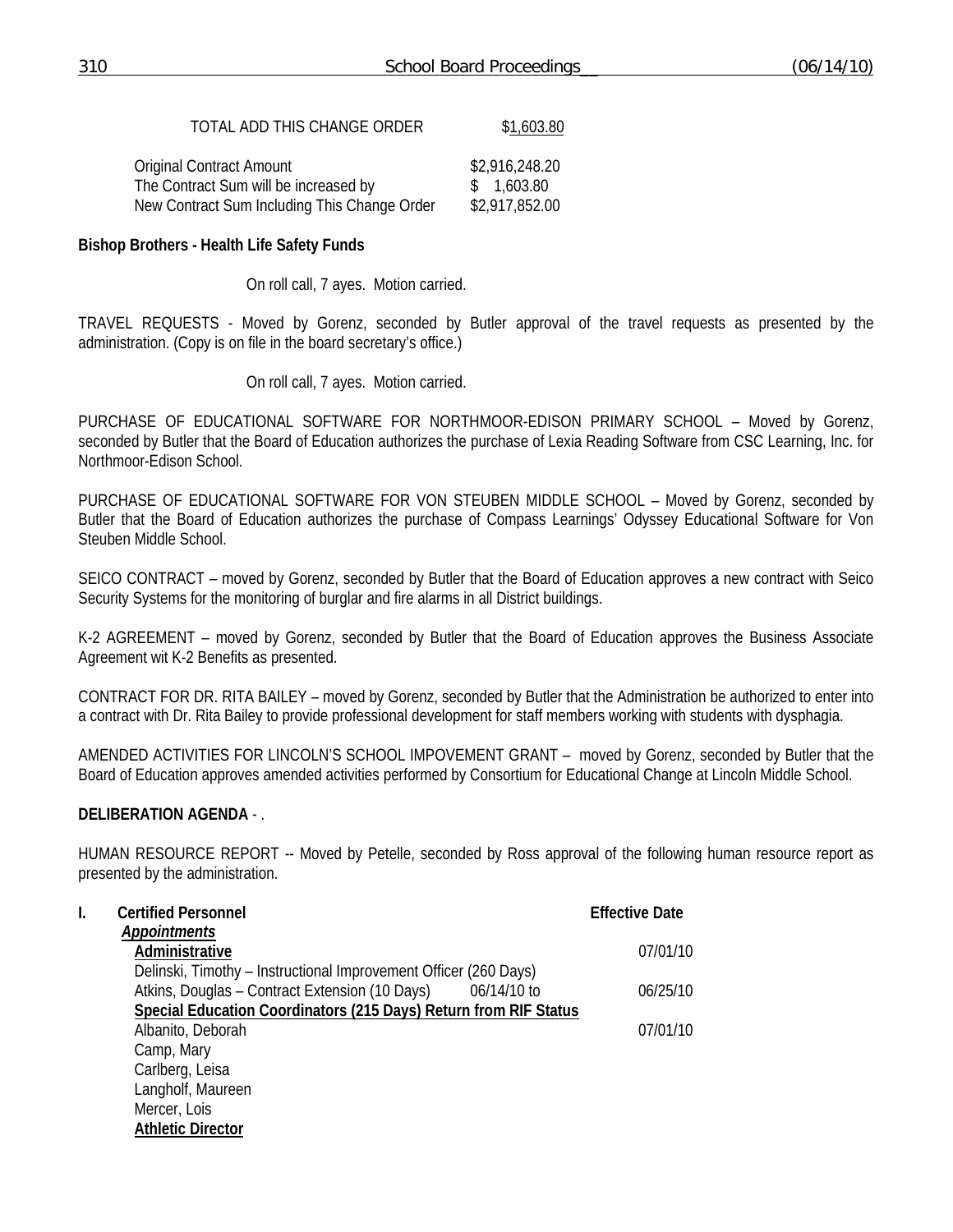| Camp, Daniel - Richwoods                                                                     | 08/3010  |
|----------------------------------------------------------------------------------------------|----------|
| <b>Summer School Speech Pathologist</b>                                                      |          |
| Dorsey, Samantha - Blaine Sumner                                                             | 06/21/10 |
| <b>Return from RIF Status</b>                                                                |          |
| <b>Non-Tenured Teachers</b>                                                                  | 08/30/10 |
| Alonso-Burguillos, Carolina - Manual High / English as a Second Language                     |          |
| Anderson-Loy, Lynne - Manual High / Science Grade 7-8                                        |          |
| Avery, Patricia - Manual High / Intervention Teacher                                         |          |
| Baker, Kenneth - Richwoods / Chemistry                                                       |          |
| Bally, Laura - Irving / Art                                                                  |          |
| Barksdale, Beth - Whittier / Autistic                                                        |          |
| Baumgardner, Joseph - Manual High / Science                                                  |          |
| Bessler, Jen - Trewyn / Social Studies/Science                                               |          |
| Blair, Lisa - Hines / Grade 1                                                                |          |
| Boeker, Terra - Hines / PreK                                                                 |          |
| Booth, Derrick - Manual High / Counselor                                                     |          |
| Bowlin, Shelly - Manual High / Math                                                          |          |
| Breaux, Sean - Lincoln / Math Grade 8                                                        |          |
| Brown, Heidi - Manual High / Child Growth & Human Services                                   |          |
| Burdette-Steele, Marcy - Manual High / English<br>Callow, Gary - Peoria High / Spanish       |          |
| Cantrell, Letriana - Greeley Alternative / Special Education                                 |          |
| Cargill, Denise - Hines / Physical Education Grade K-4                                       |          |
| Cicciarelli, Tracy - Day Treatment @Trewyn                                                   |          |
| Cohen, Dan - Von Steuben / Special Education                                                 |          |
| Cole, Terry - Franklin Edison / General Music                                                |          |
| Corpuz, Allan - Manual High & Knoxville Center / Art                                         |          |
| Crim, Lori - Richwoods High / Life Skills                                                    |          |
| Dandridge, Leslie - Hines / Pre-K                                                            |          |
| Deimel, Christianna - Greeley Alternative / Science Grade 9-12                               |          |
| Diederich, Lindsay - Glen Oak / Grade 4                                                      |          |
| Dunnett, Christine - Harrison / Special Education                                            |          |
| Durbin, Mary - Peoria High / Math                                                            |          |
| Dvorak, Ericka - Roosevelt / Special Education                                               |          |
| Earny, Kelly - Valeska Hinton / Prep Teacher                                                 |          |
| Emara, Sahar - Northmoor Edison / Bilingual-Arabic                                           |          |
| Fauser, Jeff - Peoria High / Biology                                                         |          |
| Ferguson, Kristen - Manual High / Special Education                                          |          |
| Fritsch, Denise - Glen Oak / Grade 6                                                         |          |
| Garrett, Libby - Peoria High / Math<br>Garrison, Mindy - Manual High / Reading/Savvy Lab 7-8 |          |
| Goessman, Douglas - Richwoods High / Art                                                     |          |
| Gremminger, Kerri - Lincoln / Math Grade 8                                                   |          |
| Grimm, Matthew - Peoria High / Math                                                          |          |
| Hallbick, Lisa - Blaine Sumner / Special Education                                           |          |
| Harliss, McKenna - Hines & Washington / Special Education                                    |          |
| Harridge, Doug - Manual High / Choir                                                         |          |
| Hawks, Devon - Lincoln / Special Education                                                   |          |
| Heckman, Rachel - Manual High / English                                                      |          |
| Helfrich, Whitney - Northmoor Edison / Spanish                                               |          |
| Hendel, Merideth - Richwoods High / Special Education                                        |          |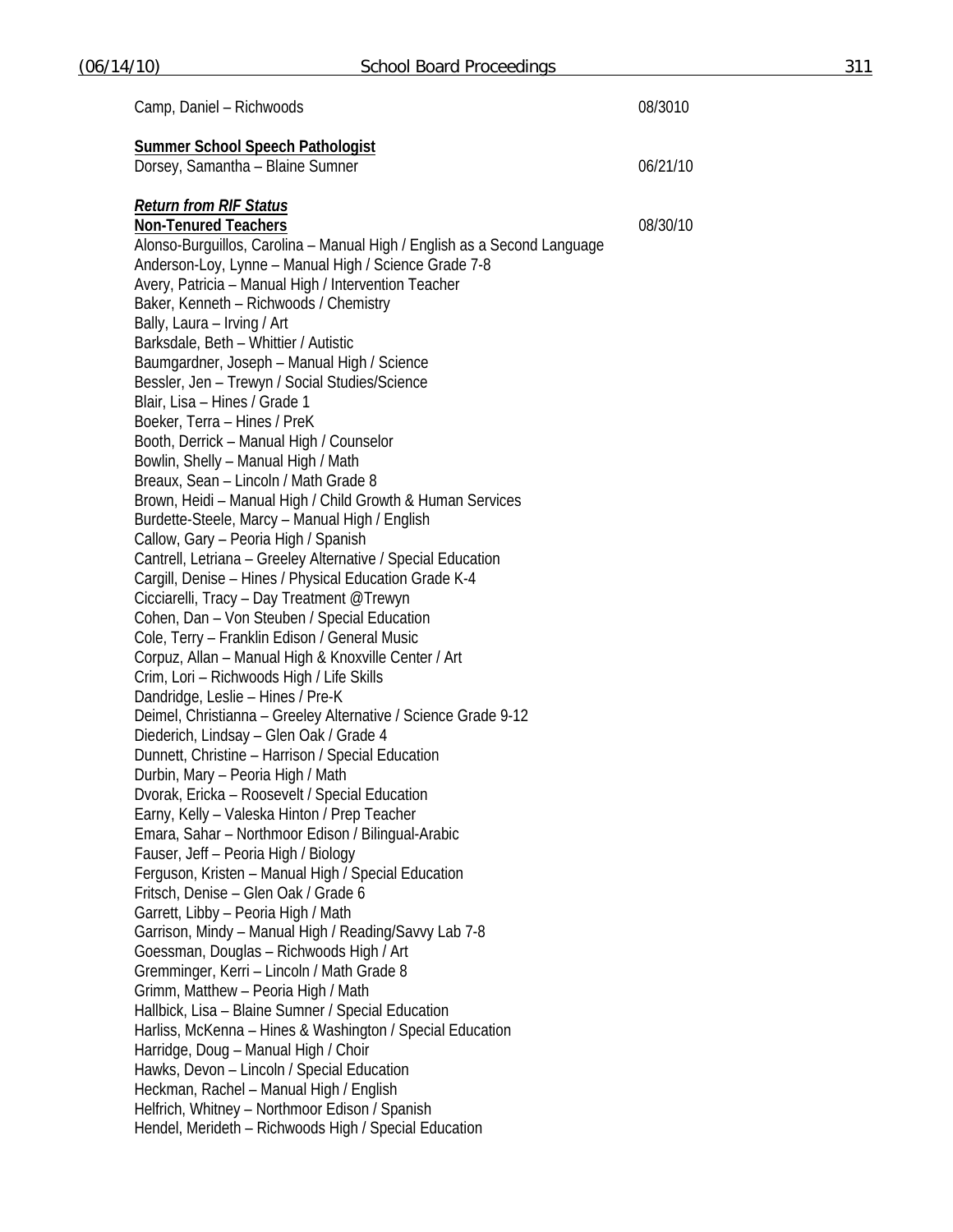Hermes, Rebecca – Greeley Alternative / Physical Ed/Health Hickman, Christine – Trewyn / Special Education Hovey, Jill – Irving / Bilingual/Spanish Huley, Teneisha – Manual High / English Hutchins, Barbara – Kellar / General Music Jackson, Barbara – Manual High / Science Jacobs, Jennifer – Lincoln / Math Grade 7 Jaeger, Mary – Manual High / English Jamison, Annette - Calvin Coolidge / Math & Science Johnson, Michael – Manual High / Math Keller, Alison – Washington & Mark Bills / Orchestra Kemerling, Mary – Mark Bills / Grade 5 Kennerly, Crystal – Manual High / Child & Day Care Services Kerley, Christina – Trewyn / Special Education Khoury, Lamia – Northmoor Edison / English as a Second Language Kokos, Rhonda – Location TBD / Special Education Kuehnl, Rachel – Trewyn / Math Grade 7 Lewellyn, Mike – Manual High / Science Liszewski, Elizabeth – Blaine Sumner / Special Education Lozano, Teresiata – Irving / Bilingual/Spanish Ludwig, Amanda – Manual High / Art Marchan, Francisco – Calvin Coolidge & Columbia / Orchestra Mason, Abby – Manual High /Physical Education McCraith-Cardin, Erin – Rolling Acres / Language Arts 7-8 Meaderds, Zipporah – Rolling Acres / Language Arts 7-8 Miller, Lucas – Roosevelt / Choir Moll, Julie – Thomas Jefferson / Special Education Pre-K Mulchahey, Mary – Knoxville Center / Math Grade 7-8 Nielson, Katherine – Manual High / Special Education Ortiz-Valverde, Antonio – Richwoods High / Spanish & Study Hall Orton, Pam – Rolling Acres / Special Education Peryam, Margaret – Woodrow Wilson / General Music Plaskon, Lizabeth – Thomas Jefferson / Special Education Poehls, Brenda – Jamieson / Special Education Polak, Lauren – Thomas Jefferson & Woodrow Wilson / Art Prescott, Jennifer – Manual High / English Reash, Amanda – Franklin Edison / Grade 3 Redington, Debbie – Roosevelt / Dance Rhoades, Geoff – Manual High / English Rice, Andrew – Manual High / Industrial Tech/Manufacturing/Engineering Ritz, Jenna – Woodrow Wilson / Special Education Robison, Dawn – Peoria High / Special Education Roper, Jeffrey – Peoria High / Physical Ed/Health Ross, Sidney – Franklin Edison / Special Education Schmeig, Joel – Manual High / Social Studies Schmitt, Casey – Manual High / Counselor Schuber, Susan – Trewyn / Math Grade 8 Scott, Moiria – Sterling / Early Childhood Siwicke, Darla – Sterling / Early Childhood Smith, Fran – Calvin Coolidge & Trewyn / Art Snopko, Rachel – Manual High / Special Education Sobieski, Amy – Manual High / Math Stafford, Leslie – Calvin Coolidge / Direct Intervention Specialist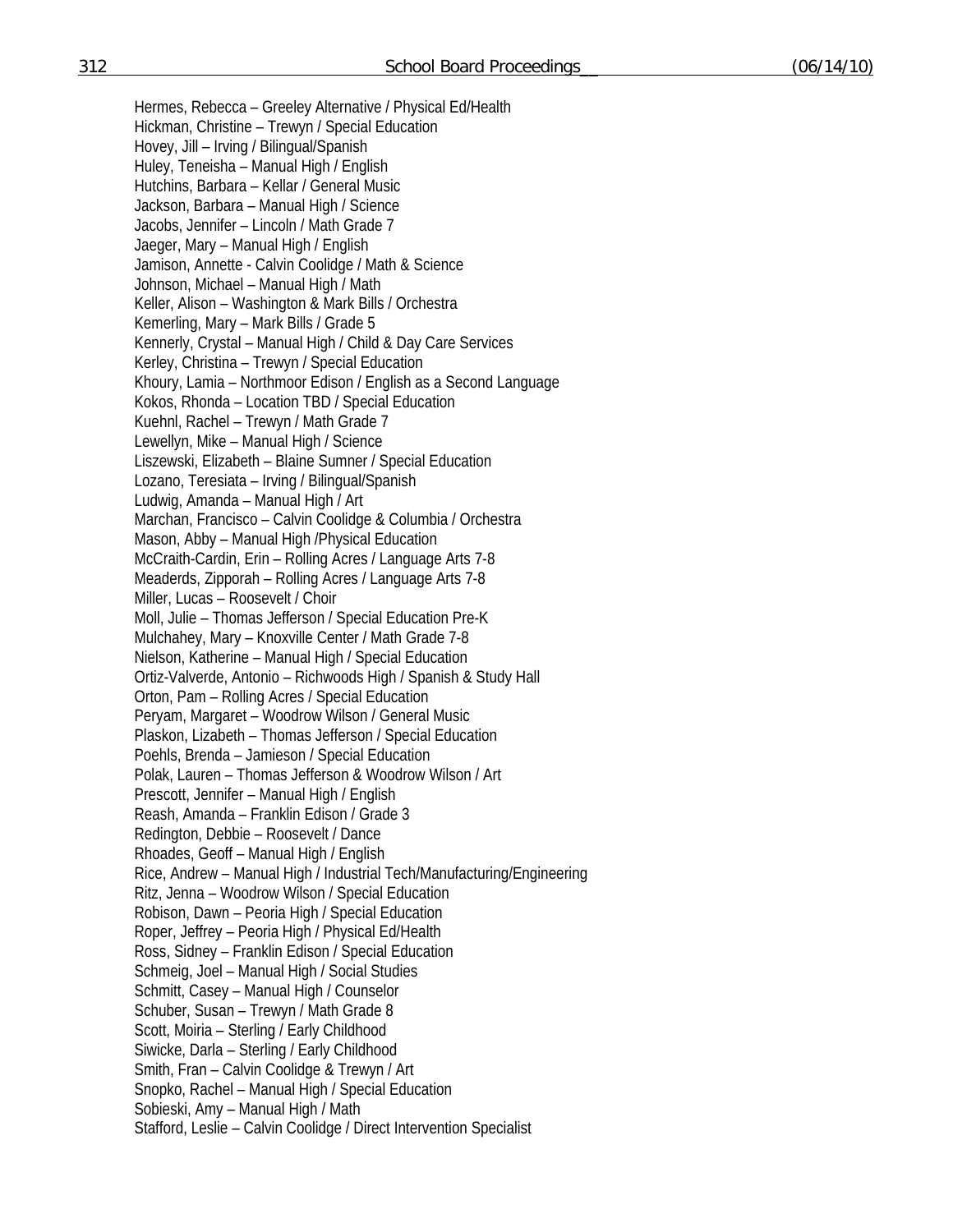Stewart, Sheila – Manual High / Counselor Stokes, Tina – Day Treatment @Trewyn Theobald, Carrie – Peoria High / English Thomas, Rhonda – Manual High / Special Education Tiernan, Xavier – Peoria High / Art Tinsman, Andy – Manual High / Band Torres, Evynette – Von Steuben / Bilingual/Spanish Tuggle, Marita – Richwoods High / Special Education Tuggle, Marla – Peoria High / Anatomy/Physiology Tupper, Marcie – Thomas Jefferson / English as a Second Language Urbanc, Michael – Washington / Enriched Algebra & Geometry Waller, Beth – Manual High / Math Weisberg, Barry – Manual High / Industrial Arts Welsh, Kathrine – Whittier / Grade 3 White, Brittany – Glen Oak / Grade 6 Whitlow, Sara – Peoria High / Chemistry Windell, Christian – Manual High / Math Wolters, Gloria – Harrison / Bilingual/Spanish Wood, Kelli – Manual High/ Math Grade 7-8 Wright, Nancy – Garfield / General Music Young, Heather – Manual High / Health Occupations Zielinski, Angela – Manual High / Special Education **Psychologists (190 Days) Return from RIF Status** 08/23/10 Curry, Erin (Part-Time) Ferraro-Baker, Brooke (Part-Time) McReynolds, Brandy (Full-Time) **Social Workers (190 Days) Return from RIF Status** 08/23/10 Butler, Courtney Sims, Julie **Speech Language Therapists (180 Days) Return from RIF Status** 08/30/10 Anderson, Sue Austin, Thea Bowman, Megan Heinz, Michelle Koch, Jennifer Tejero, Meghan Venegoni, Mary  *Retirements* **Teacher**  Nemeth, Mary – Woodruff and the control of the control of the 06/04/10 Tomko, Roseann – Peoria High / Changed Date from 06/30/10 to 09/01/10 *Resignations* **Benchmark Assessment Specialist** Bradburn, Jonathan – Administration / Other Employment 06/30/10 **Teachers** Bailey, Anna – Northmoor Edison / English as a Second Language 06/04/10 Ovsienko, Tetyana – Woodruff / Change from Honorable Dismissal Thrush, Sebrina – Rolling Acres / Special Education Walder, Timothy – Northmoor Edison **06/04/10 II. Non-Certified Personnel**  *Appointments*

**Family Liaison Coordinator (Off Schedule) Position Reinstated** 07/01/10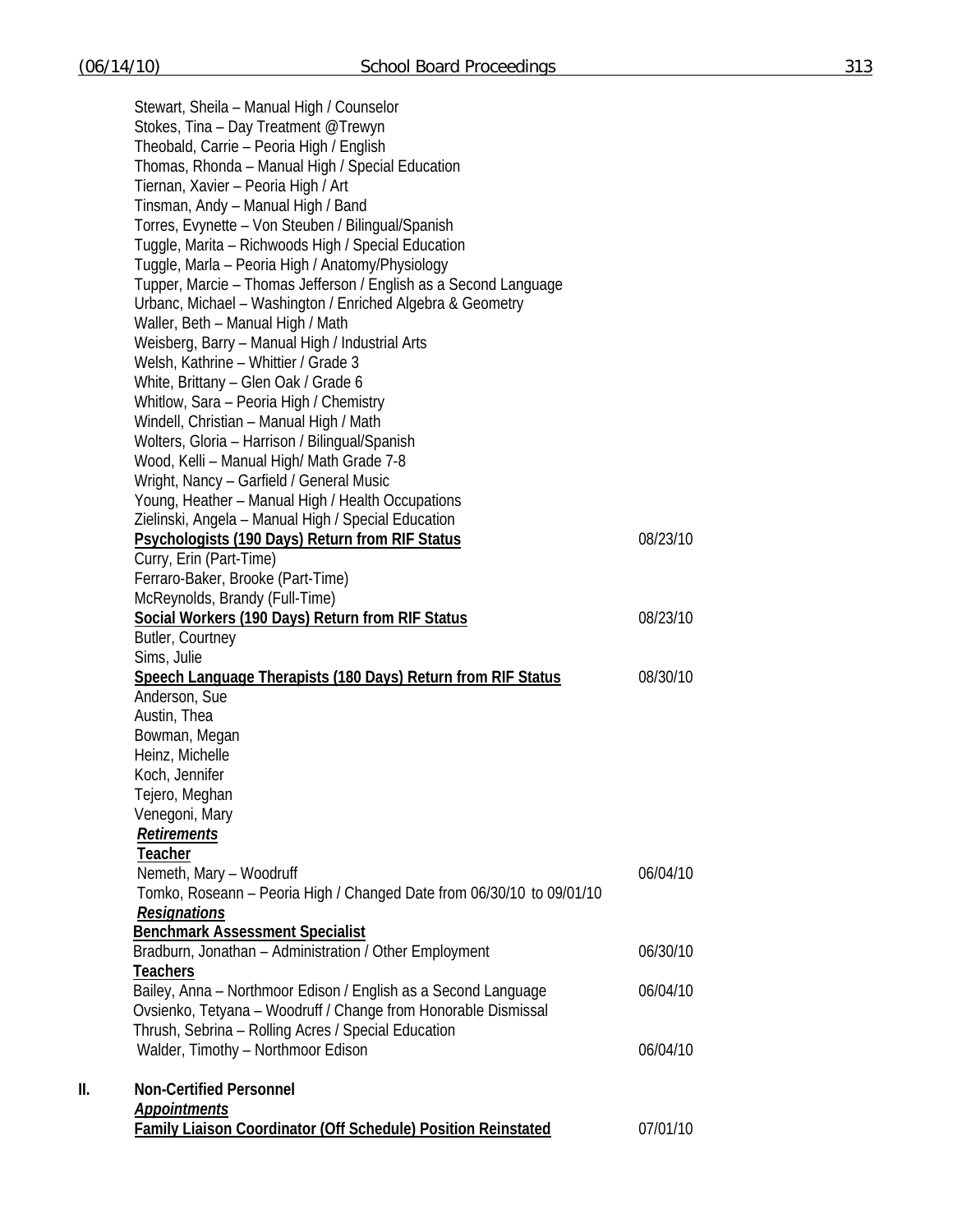| Greer, Elaine - Valeska Hinton                               |          |
|--------------------------------------------------------------|----------|
| Home School Facilitators (183 Days) - Return from RIF Status | 08/30/10 |
| Banks, Kenneth - Roosevelt                                   |          |
| Hangen, Stan - Manual                                        |          |
| Hardimon, Sammy - Glen Oak                                   |          |
| Harper, Henry Steve - Woodrow Wilson/Thomas Jefferson        |          |
| Randle, Demetrius - Kellar/Lindbergh/Richwoods               |          |
| Turner, Steve - Peoria High                                  |          |
| Williams, Lynn - Manual                                      |          |
| Maintenance - Full Time                                      |          |
| Motteler, Mike - Buildings & Grounds / Grounds Foreman       | 06/05/10 |
| Summer School - Home School Facilitator                      |          |
| Hangen, Stanton - Manual                                     | 06/21/10 |
| <b>Summer Temporary Maintenance</b>                          |          |
| Armstrong, Kevin - Glen Oak                                  | 06/07/10 |
| Summer School Teacher Aides                                  |          |
| Kramer, Anthony - Knoxville Center                           | 06/21/10 |
| Nunez, Sonya - Roosevelt / Pre-K                             | 06/08/10 |
| Pankey, Ayana - Franklin Edison                              | 06/21/10 |
| Ruiz-Puche, Domingo - Von Steuben                            | 06/21/10 |
| <b>Extended School Year</b>                                  |          |
| Monckton, Jacqueline - Developmental Center                  | 06/21/10 |
| Pennington, Lori - Developmental Center                      | 06/21/10 |
| <b>Return to Work</b>                                        |          |
| Harris, Terri - Bus Driver (From Maternity Leave)            | 06/02/10 |
| Kuhlman, Mindy - Developmental Center (From Maternity Leave) | 05/19/10 |
| Retirements                                                  |          |
| Cafeteria - Part Time                                        |          |
| Maxwell, Alvin - Woodruff                                    | 05/28/10 |
| Clerical - Full Time                                         |          |
| O'Day, Anna - Hines                                          | 05/31/11 |
| Sullivan, Deborah - Administration / Board Secretary         | 05/31/11 |
| Custodial - Full Time                                        |          |
| Lee, Guk Bu - Richwoods                                      | 05/31/11 |
| <b>Library Manager</b>                                       |          |
| Wineland, Frances - Calvin Coolidge                          | 01/01/11 |
| Para-Professional - Full Time                                |          |
| Thornton, Geaneen - Hines                                    | 12/30/10 |
| <b>Transportation - Part Time</b>                            |          |
| Kenon, Cheryl - Monitor                                      | 06/08/10 |
| <b>Resignations</b>                                          |          |
| Cafeteria                                                    |          |
| Boudreaux Harris, Riccarda - Rolling Acres / Relocating      | 06/03/10 |
| Clerical                                                     |          |
| Kester, Tabitha - Human Resources / Other Employment         | 06/11/10 |
| Transportation                                               |          |
| Ambrose, Yolanda - Monitor / Relocating                      | 06/03/10 |
| Simpson, Nikki - Driver / Returning to School                | 06/09/10 |
| Washington, Linda - Driver / No Reason Given                 | 06/30/10 |
| <b>Summer School Position Rescinded</b>                      |          |
| Diaz, Maria - Von Steuben / Teacher Aide (Other Employment)  | 05/26/10 |
| <b>Temporary Position Ended</b>                              |          |
| Zilkowski, Sarah - Manual / Tutor                            | 05/21/10 |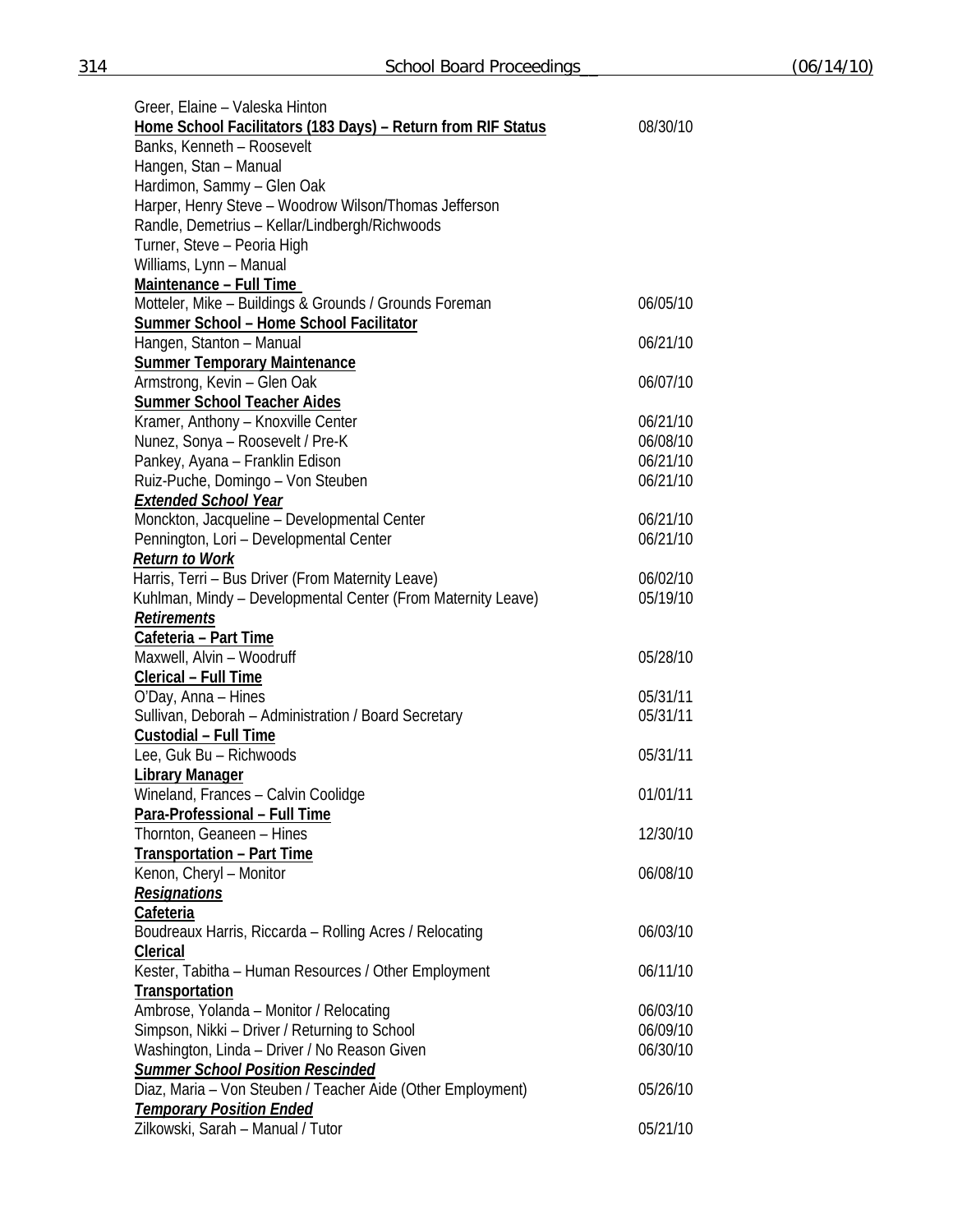| Thomas, Serrano - Driver / Did Not Meet Pre-Empl. Requirements<br>III.<br><b>Certified Substitutes</b><br><b>Resignations</b><br><b>Teachers</b><br>Feek, Stacy - Not Returning for 2010-2011 School Year<br>Borin, William - Deceased<br>IV.<br><b>Non-Certified Substitutes</b> | 05/14/10<br>06/30/10<br>05/26/10<br>06/05/10<br>06/04/10<br>06/03/10 |
|-----------------------------------------------------------------------------------------------------------------------------------------------------------------------------------------------------------------------------------------------------------------------------------|----------------------------------------------------------------------|
|                                                                                                                                                                                                                                                                                   |                                                                      |
|                                                                                                                                                                                                                                                                                   |                                                                      |
|                                                                                                                                                                                                                                                                                   |                                                                      |
| <b>Appointments</b>                                                                                                                                                                                                                                                               |                                                                      |
| <b>Clerical</b>                                                                                                                                                                                                                                                                   |                                                                      |
| Turner, Lori<br><b>Summer Job Coach</b>                                                                                                                                                                                                                                           |                                                                      |
| O'Laughlin, Dena                                                                                                                                                                                                                                                                  |                                                                      |
| <b>Temporary Positions Ended</b>                                                                                                                                                                                                                                                  |                                                                      |
| <b>Student Workers</b>                                                                                                                                                                                                                                                            |                                                                      |
| Alexander, Jacob                                                                                                                                                                                                                                                                  |                                                                      |
| Barnett, Amanda                                                                                                                                                                                                                                                                   |                                                                      |
| Batson, Jonathon                                                                                                                                                                                                                                                                  |                                                                      |
| Bennett, Natausha                                                                                                                                                                                                                                                                 |                                                                      |
| Bowling, Shaelynn                                                                                                                                                                                                                                                                 |                                                                      |
| Brown, Andrew                                                                                                                                                                                                                                                                     |                                                                      |
| Chapin, Elissa                                                                                                                                                                                                                                                                    |                                                                      |
| Dodge, Anthony                                                                                                                                                                                                                                                                    |                                                                      |
| George, Craiden                                                                                                                                                                                                                                                                   |                                                                      |
| Halverson, Emery                                                                                                                                                                                                                                                                  | 06/04/10                                                             |
| Harris, Denise                                                                                                                                                                                                                                                                    | 06/03/10                                                             |
| Hill, Francis                                                                                                                                                                                                                                                                     |                                                                      |
| Howard, Charles                                                                                                                                                                                                                                                                   |                                                                      |
| Jones, Bianca                                                                                                                                                                                                                                                                     |                                                                      |
| Kreid, Haley                                                                                                                                                                                                                                                                      | 06/04/10<br>06/03/10                                                 |
| Maclin, Kadeem<br>March, Wenoke                                                                                                                                                                                                                                                   |                                                                      |
| Masso, Adam                                                                                                                                                                                                                                                                       |                                                                      |
| McCall, Ted                                                                                                                                                                                                                                                                       |                                                                      |
| Milor, Pierre                                                                                                                                                                                                                                                                     |                                                                      |
| Monroe, Emily                                                                                                                                                                                                                                                                     |                                                                      |
| O'Neil, Joseph                                                                                                                                                                                                                                                                    | 06/04/10                                                             |
| Price, Ebony                                                                                                                                                                                                                                                                      | 06/03/10                                                             |
| Rodenberg, Jonathan                                                                                                                                                                                                                                                               |                                                                      |
| Russell, Keaira                                                                                                                                                                                                                                                                   |                                                                      |
| Sanders, Don                                                                                                                                                                                                                                                                      |                                                                      |
| Simpson, Kelsey                                                                                                                                                                                                                                                                   |                                                                      |
| Szeto, Mason                                                                                                                                                                                                                                                                      | 06/03/10                                                             |
| Thomas, Cornelius                                                                                                                                                                                                                                                                 |                                                                      |
| Trussler, Shelly                                                                                                                                                                                                                                                                  |                                                                      |
| Welsh, Larry                                                                                                                                                                                                                                                                      |                                                                      |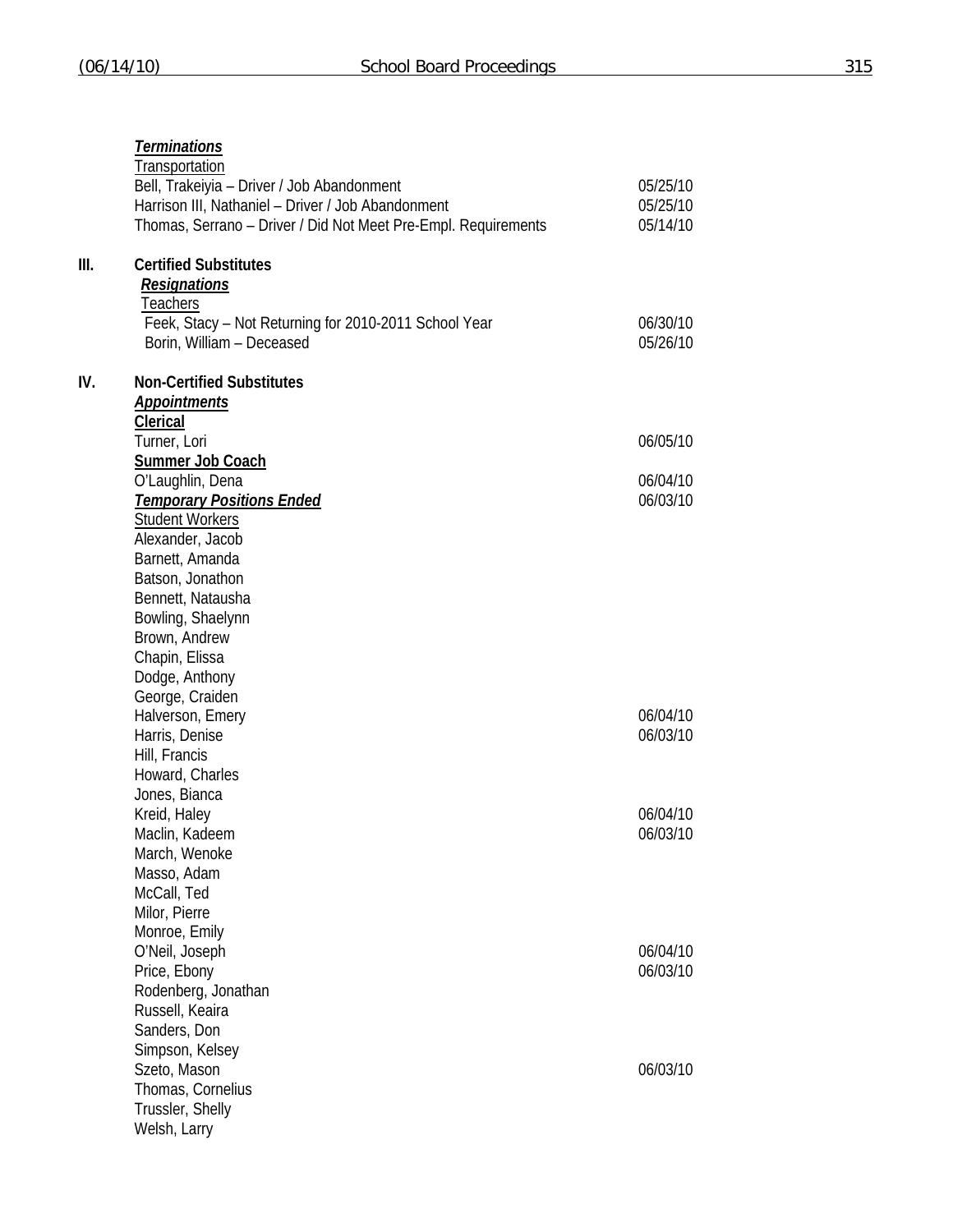| Williams, Dennis                                          |          |
|-----------------------------------------------------------|----------|
| Wright, Bianca                                            |          |
| Zell, Clare                                               | 06/04/10 |
| Zerbonia, Nicholas                                        | 06/04/10 |
| <b>Resignations Behavior Attendants</b>                   |          |
| Code, Yolanda - Relocating                                | 06/03/10 |
| O'Conner, Jon - No Reason Given                           | 05/26/10 |
| Clerical                                                  |          |
| Fehl, Loretta – Not Returning for 2010-2011 School Year   | 06/30/10 |
| Hoffman, Marian - Not Returning for 2010-2011 School Year | 06/30/10 |
| <b>Job Coaches</b>                                        |          |
| Wageman, Marjorie - From Honorable Dismissal              | 06/04/10 |
| Ware-Thompson, Rhonda - From Honorable Dismissal          | 06/04/10 |
|                                                           |          |
| <b>Teacher Aides</b>                                      |          |
| Fayal, Natalie – Not Returning for 2010-2011 School Year  | 06/0410  |
|                                                           |          |
| <b>Terminations</b>                                       |          |
| <b>Behavior Attendants</b>                                |          |
| Morris, LaMeeka - Job Abandonment                         | 05/26/10 |
| Winters, Michael - Job Performance                        | 06/08/10 |
|                                                           |          |

 On roll call, 6 ayes (Butler, Gorenz, Parker, Petelle, Stowell, Wolfmeyer) 1 abstention (Ross) Motion carried.

Review of Suspensions - Moved by Petelle seconded by Butler that the Review of Suspensions listed on dated 06/14/10 be approved as amended.

> On roll call, 6 ayes. Butler, Gorenz , Parker, Petelle, Stowell, Wolfmeyer, 1 nay. Ross. Motion carried.

Expulsions – Moved by Petelle seconded by Butler that the Expulsions listed on the report dated 06/14/10 be approved as amended.

 On roll call, 6 ayes. Butler, Gorenz Parker, Petelle, Stowell, Wolfmeyer, 1 nay. Ross. Motion carried.

CONVERSION OF THOMAS JEFFERSON PRIMARY SCHOOL FROM A TARGETED ASSISTED TITLE I SCHOOL TO A SCHOOLWIDE TITLE 1 SCHOOL – moved by Butler, seconded by Stowell that the Board of Education approves the Title I Schoolwide Plan prepared and submitted by Thomas Jefferson Primary School.

On roll call, 7 ayes. Motion carried.

INTERGOVERNMENTAL AGREEMENT REGARDING JOINT PURCHASING BETWEEN THE CITY OF PEORIA AND THE BOARD OF EDUCATION, CITY OF PEORIA SCHOOL DISTRICT NO. 150 – moved by Butler seconded by Stowell that the Board of Education authorizes the President of the Board of Education and the Superintendent of Schools to execute the Intergovernmental Agreement with the City of Peoria regarding joint purchasing of goods and services.

On roll call, 7 ayes. Motion carried.